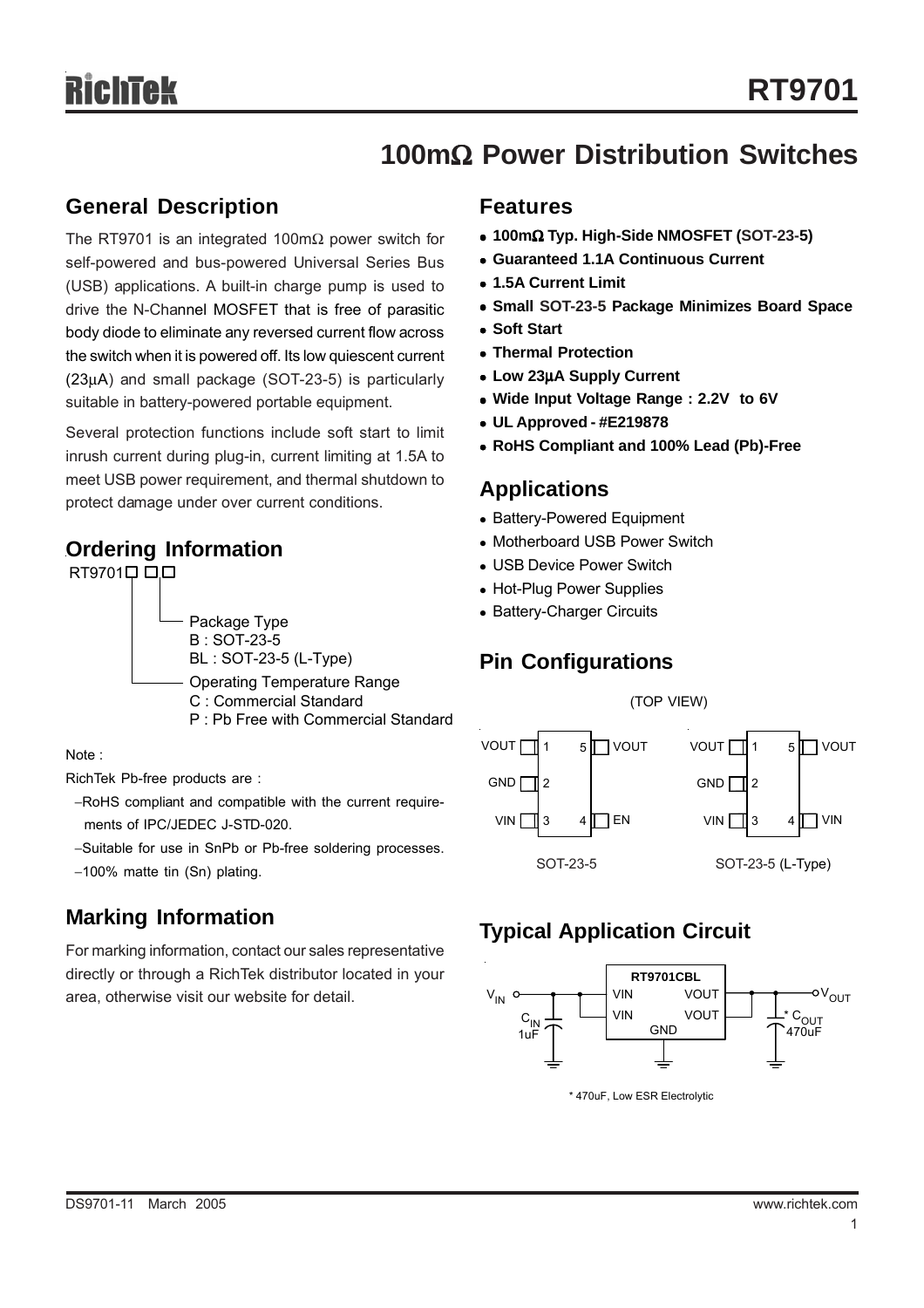# **RT9701**

## **Test Circuits**



Test Circuit 3

Test Circuit 2 is performed by charging an external tank of bulk capacitor to the input then applying this voltage to the input of the unit.

All typical operating characteristics curves showed are referred to Test Circuit 1, unless specified to Test Circuit 2 or Test Circuit 3.

## **Functional Pin Description**

| <b>Pin Name</b> | <b>Pin Function</b>       |  |  |  |
|-----------------|---------------------------|--|--|--|
| VIN             | Power Input Voltage       |  |  |  |
| VOUT            | Output Voltage            |  |  |  |
| GND             | Ground                    |  |  |  |
| FN              | Chip Enable (Active High) |  |  |  |

## **Function Block Diagram**

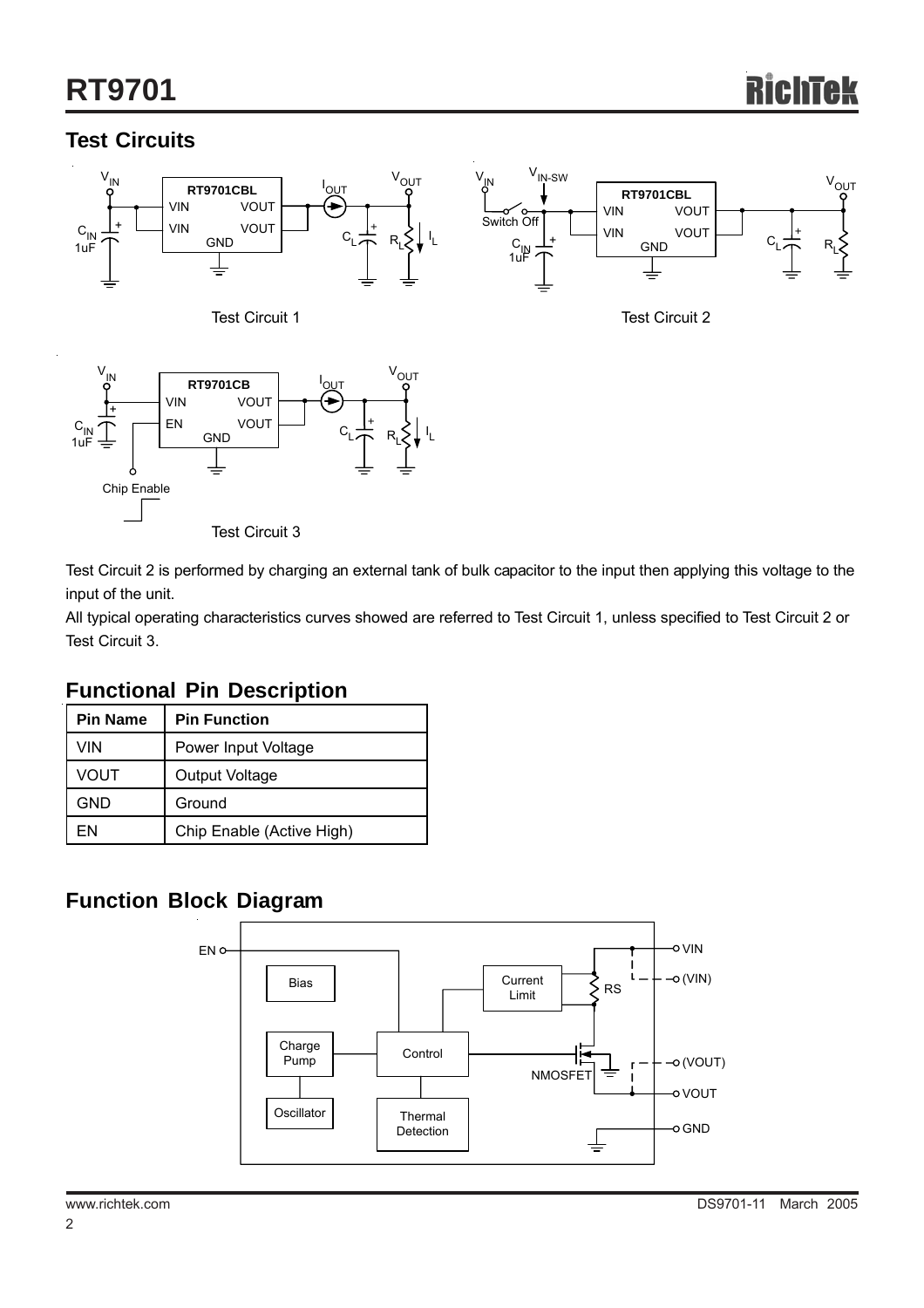## **Absolute Maximum Ratings**

| • Power Dissipation, $P_D @ T_A = 25^{\circ}C$ |  |
|------------------------------------------------|--|
|                                                |  |
| • Package Thermal Resistance                   |  |
|                                                |  |
|                                                |  |
|                                                |  |
|                                                |  |
| $\bullet$ $V_{\text{OUT}}$ ESD Level           |  |
|                                                |  |
|                                                |  |

## **Electrical Characteristics**

( $V_{IN}$  = 5V,  $C_{IN}$  =  $C_{OUT}$  = 1 $\mu$ F, T<sub>A</sub> = 25°C, unless otherwise specified)

| <b>Parameter</b>                         |                 | <b>Symbol</b>            | <b>Test Conditions</b>                                | Min              | <b>Typ</b> | <b>Max</b>               | <b>Units</b>    |
|------------------------------------------|-----------------|--------------------------|-------------------------------------------------------|------------------|------------|--------------------------|-----------------|
| Input Voltage Range                      |                 | V <sub>IN</sub>          |                                                       | $2.2\phantom{0}$ | $-$        | 6                        | V               |
| Output NMOSFET R <sub>DS(ON)</sub>       | RT9701CBL       | $R_{DS(ON)}$             | $I_L = 1A$                                            | $-$              | 85         | 100                      | $m\Omega$       |
|                                          | <b>RT9701CB</b> |                          | $I_L = 1A$                                            | --               | 87         | 100                      |                 |
| Quiescent Current                        |                 |                          | $V_{IN} = 3V$                                         | --               | 19         | 40                       |                 |
|                                          |                 |                          | $V_{IN} = 5V$                                         | $-$              | 23         | 45                       | μA              |
| Output Turn-On Rising Time               |                 | $T_{\mathsf{R}}$         | $R_L$ = 10 $\Omega$ , 90% Settling                    | $-$              | 400        | $-$                      | $\mu$ S         |
| <b>Current Limit Threshold</b>           |                 | <b>ILIMIT</b>            | $R_L = 2\Omega$                                       | 1.1              | 1.5        | 2                        | A               |
| <b>Short-circuit Fold Back Current</b>   |                 | $\log$                   | $V_{OUT}$ = 0V, measured<br>prior to thermal shutdown | $-$              | 1.0        | $-$                      | A               |
| EN Input High Threshold                  | <b>RT9701CB</b> |                          |                                                       | 2.0              | --         | $\overline{\phantom{a}}$ | $\vee$          |
| EN Input Low Threshold                   | <b>RT9701CB</b> |                          |                                                       |                  |            | 0.8                      | V               |
| Shutdown Supply Current                  | <b>RT9701CB</b> | $I_{OFF}$                | $EN = "0"$                                            | --               | 0.1        | 1                        | μA              |
| Output Leakage Current                   | <b>RT9701CB</b> | <b>ILEAKAGE</b>          | $EN = "0", VOUT = 0V$                                 | --               | 0.5        | 10                       | μA              |
| V <sub>IN</sub> Under Voltage Lockout    |                 | <b>UVLO</b>              |                                                       | 1.3              | 1.8        | $-$                      | $\vee$          |
| V <sub>IN</sub> Under Voltage Hysteresis |                 |                          |                                                       | $-$              | 100        | $-$                      | mV              |
| <b>Thermal Limit</b>                     |                 | T <sub>SD</sub>          |                                                       | --               | 130        | $-$                      | $\rm ^{\circ}C$ |
| <b>Thermal Limit Hysteresis</b>          |                 | $\Delta$ T <sub>SD</sub> |                                                       | --               | 20         | --                       | $\rm ^{\circ}C$ |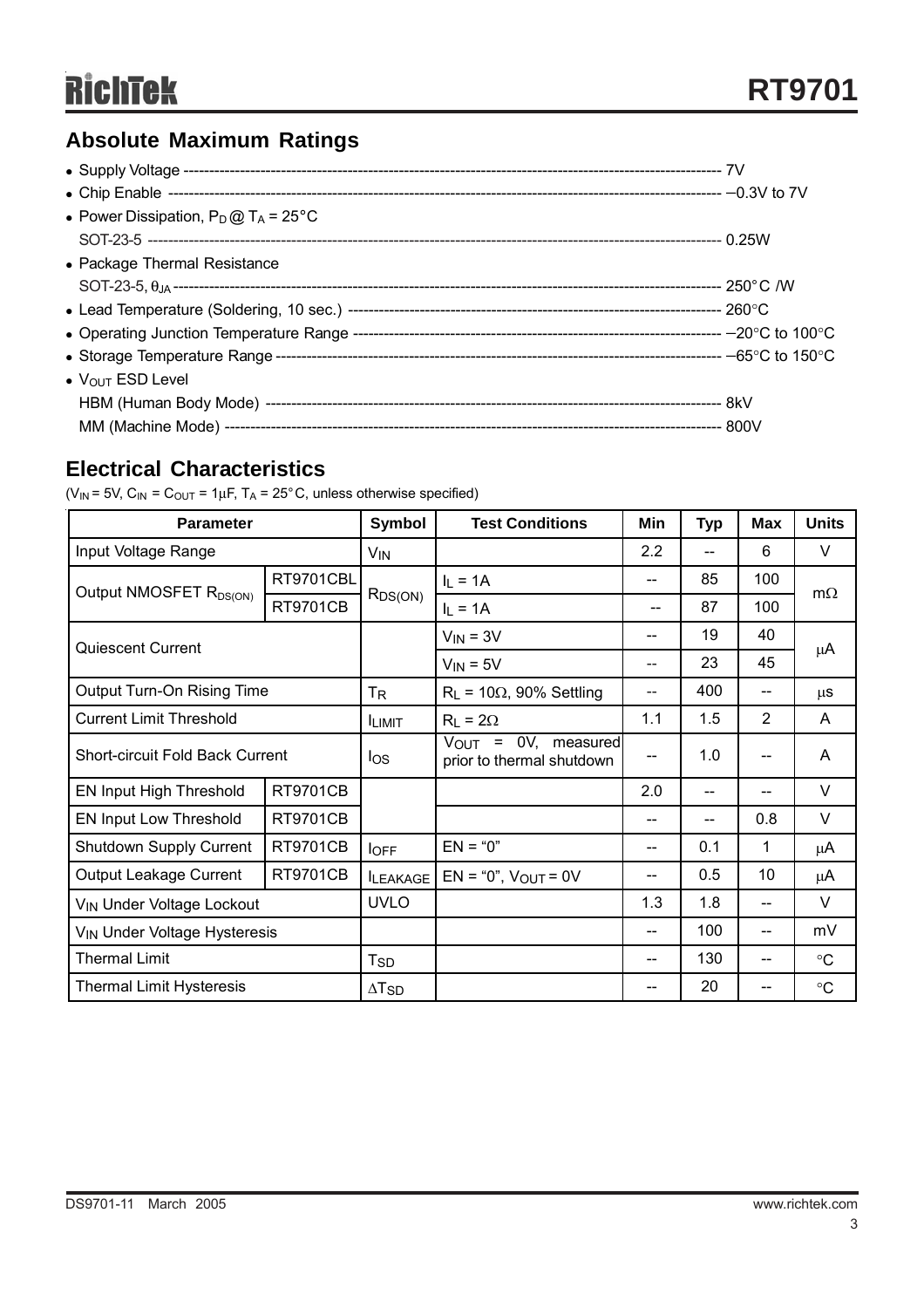

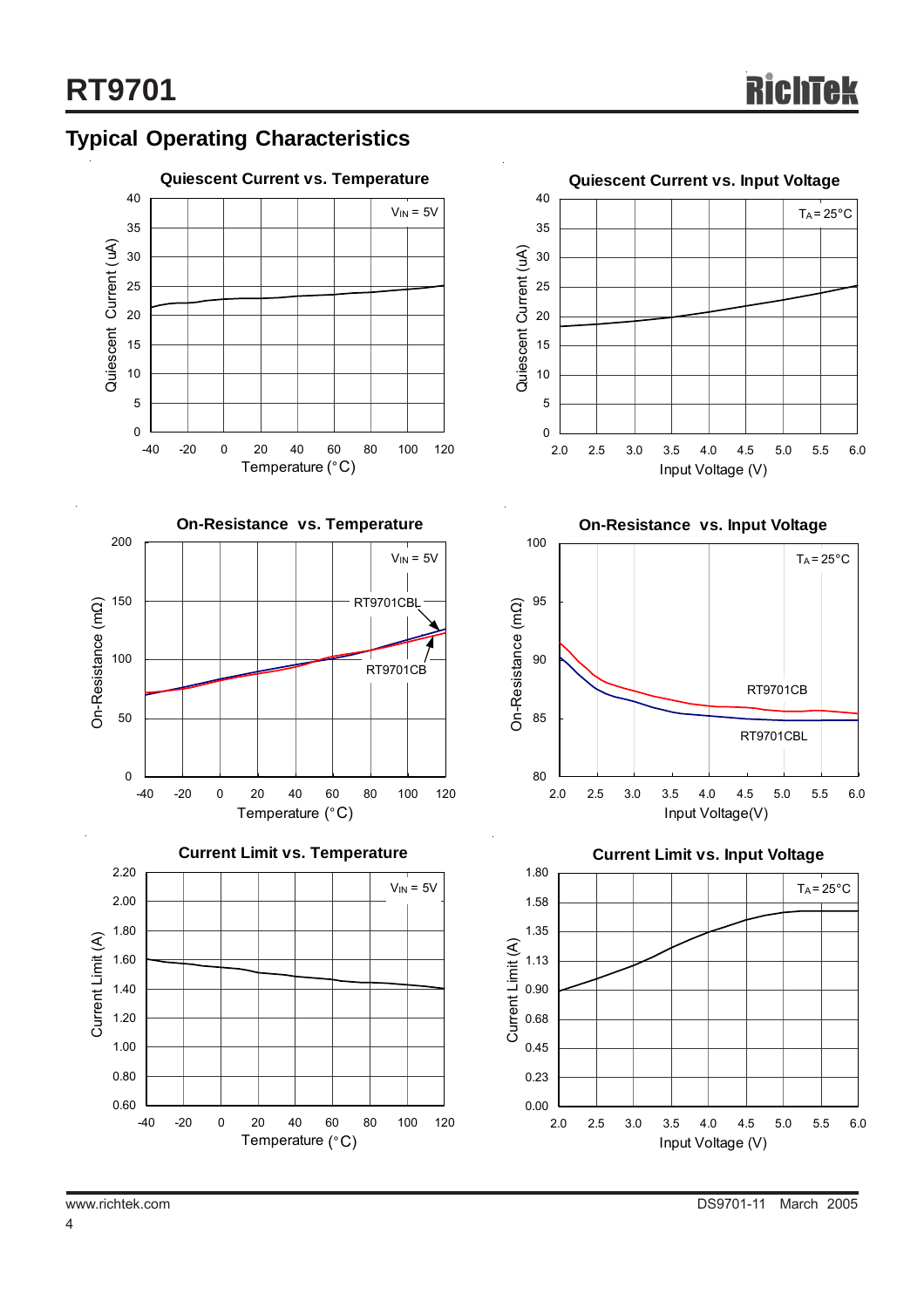









**EN Pin Threshold Voltage vs. Input Voltage** 

Input Voltage (V)



**Turn Off Falling Time vs. Temperature**

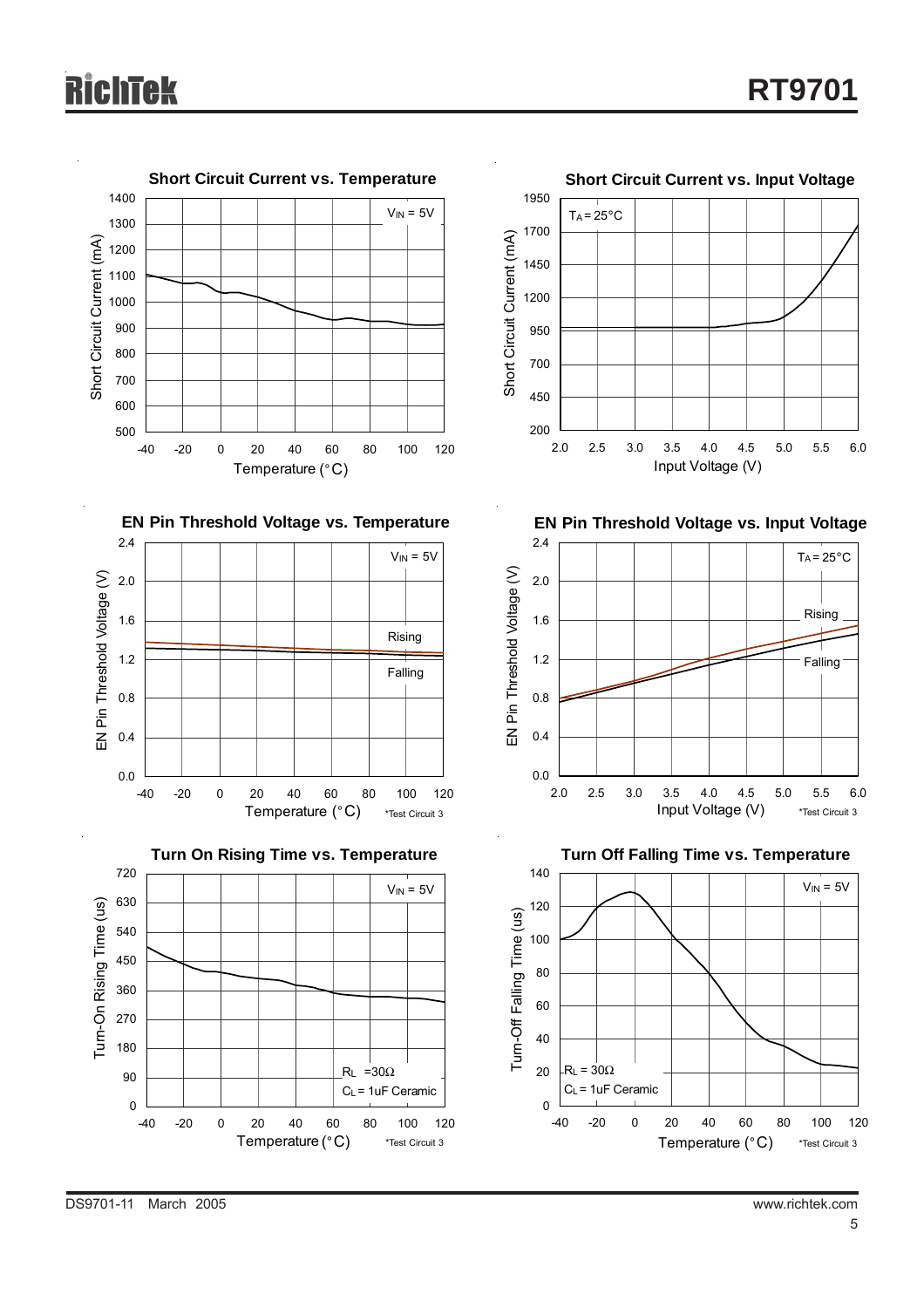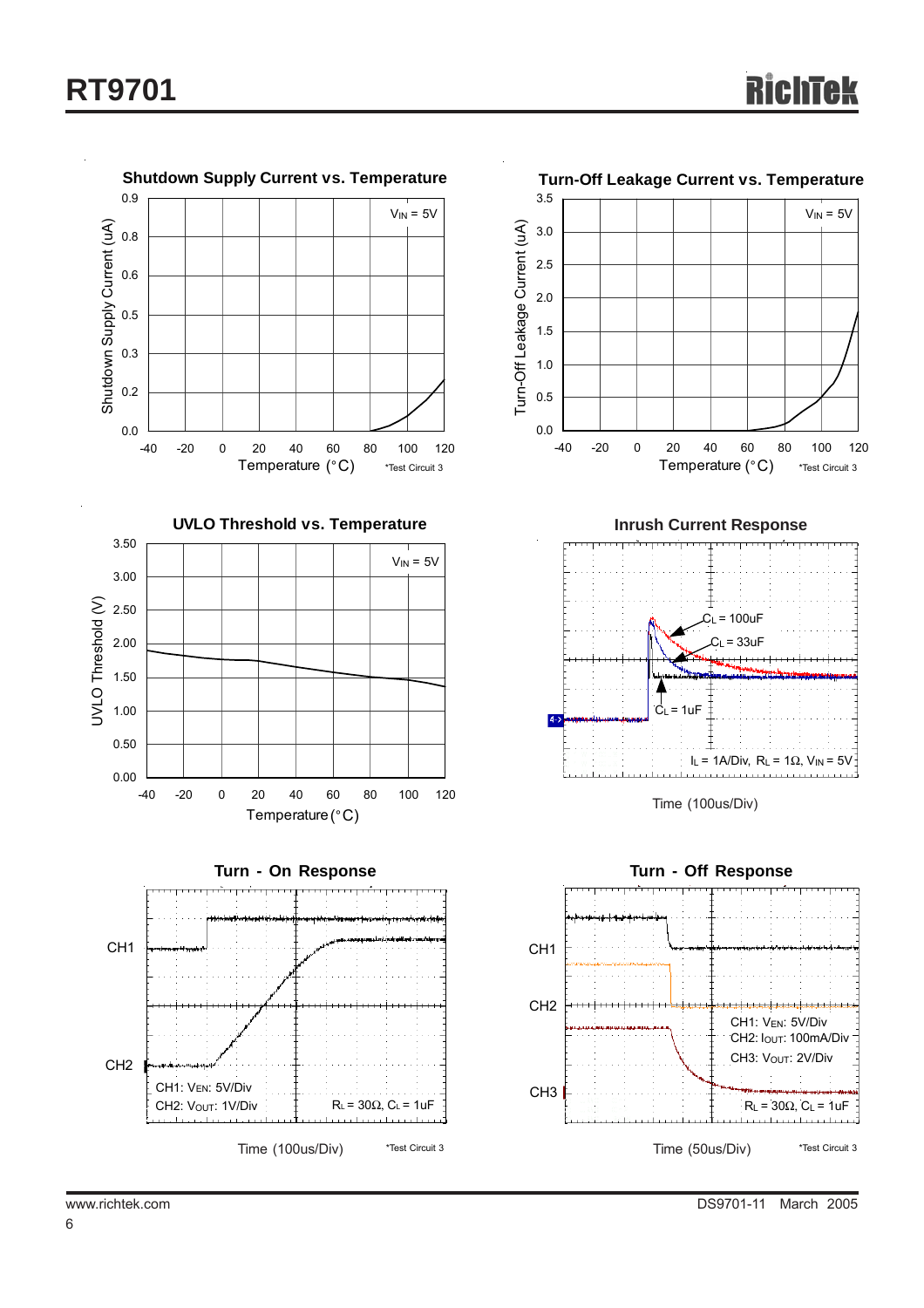

Time (500us/Div)



Time (25us/Div)







Time (5us/Div)



Time (5us/Div)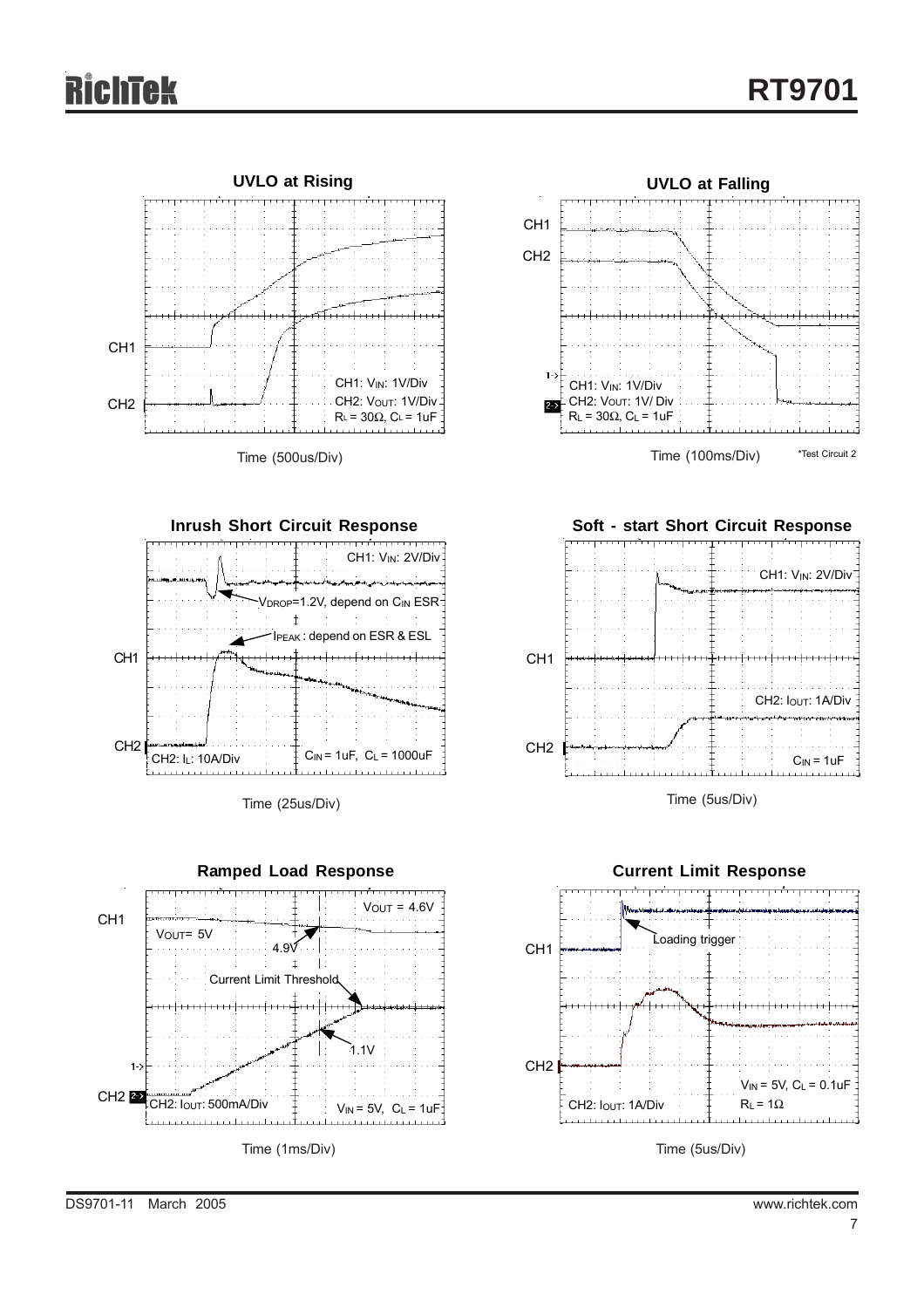

## **Application Information**

The RT9701 is a high-side single N-Channel MOSFET switch with active-high enable input.

### **Input and Output**

VIN (input) is the power supply connection to the circuitry and the drain of the output MOSFET. VOUT (output) is the source of the output MOSFET. In a typical circuit, current flows through the switch from VIN to VOUT toward the load. Both VOUT pins must be short on the board and connected to the load and so do both VIN pins but connected to the power source.

### **Thermal Shutdown**

Thermal shutdown shuts off the output MOSFET if the die temperature exceeds 130°C and 20°C of hysteresis forces the switch turning off until the die temperature drops to 110°C.

### **Soft Start**

In order to eliminate the upstream voltage droop caused by the large inrush current during hot-plug events, the "soft-start" feature effectively isolates power supplies from such highly capacitive loads.

### **Under-voltage Lockout**

UVLO prevents the MOSFET switch from turning on until input voltage exceeds 1.8V (typical). If input voltage drops below 1.8V (typical), UVLO shuts off the MOSFET switch.

### **Current Limiting and Short Protection**

The current limit circuit is designed to protect the system supply, the MOSFET switch and the load from damage caused by excessive currents. The current limit threshold is set internally to allow a minimum of 1.1A through the MOSFET but limits the output current to approximately 1.5A typical. When the output is short to ground, it will limit to a constant current 1A until thermal shutdown or short condition removed.



Figure 1. High Side Power Switch



 Figure 2. High Side Power Switch with Chip Enable **Control** 

### **Filtering**

To limit the input voltage drop during hot-plug events, connect a 1μF ceramic capacitor from VIN to GND. However, higher capacitor values will further reduce the voltage drop at the input.

Connect a sufficient capacitor from VOUT to GND. This capacitor helps to prevent inductive parasitics from pulling VOUT negative during turn-off or EMI damage to other components during the hot-detachment. It is also necessary for meeting the USB specification during hot plug-in operation. If RT9701 is implanted in device end application, minimum 1μF capacitor from VOUT to GND is recommended and higher capacitor values are also preferred.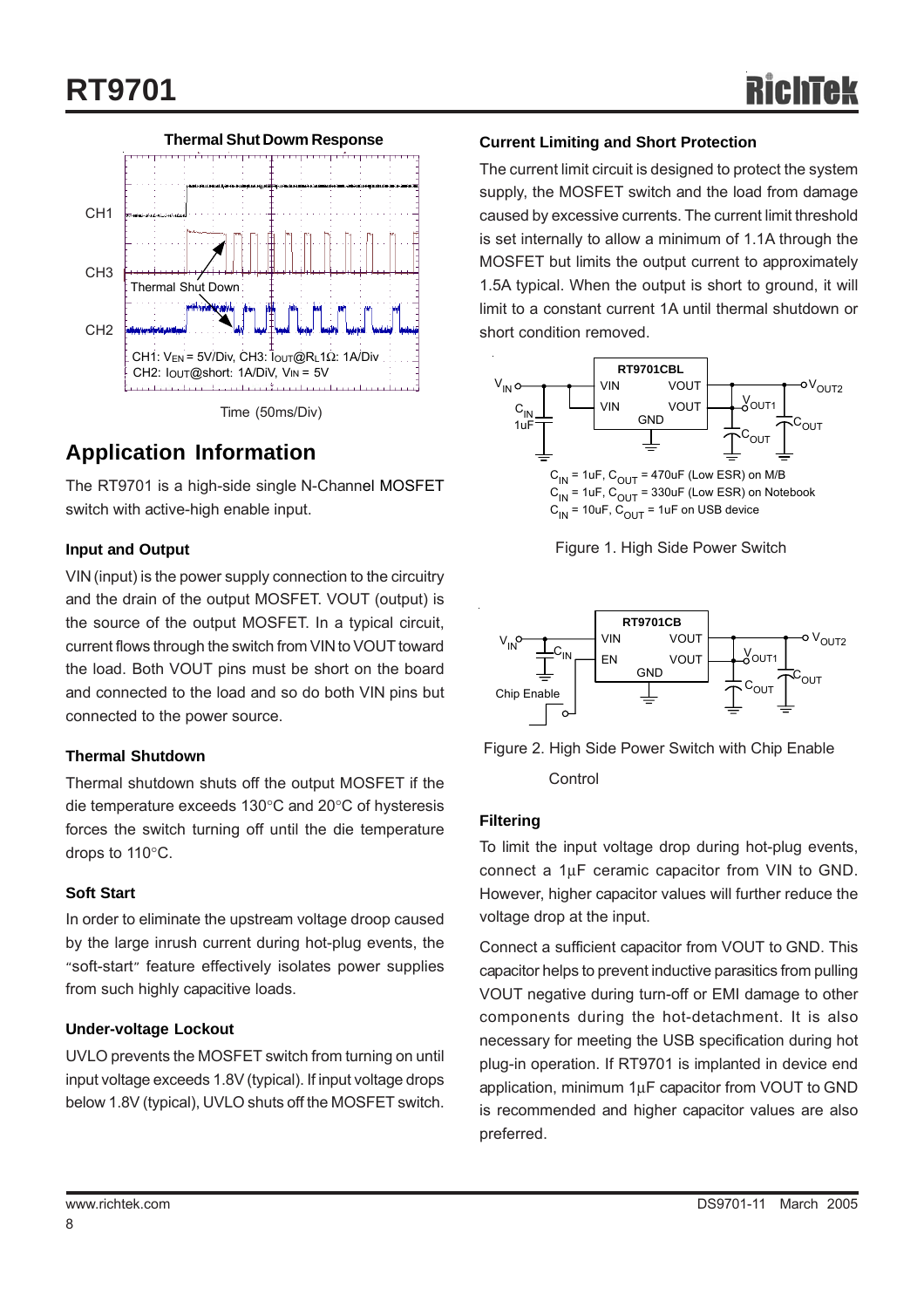In choosing these capacitors, special attention must be paid to the Effective Series Resistance, ESR, of the capacitors to minimize the IR drop across the capacitor ESR. A lower ESR on this capacitor can get a lower IR drop during the operation.

Ferrite beads in series with all power and ground lines are recommended to eliminate or significantly reduce EMI. In selecting a ferrite bead, the DC resistance of the wire used must be kept to a minimum to reduce the voltage drop.

### **Reverse current preventing**

The output MOSFET and driver circuitry are also designed to allow the MOSFET source to be externally forced to a higher voltage than the drain (VOUT > VIN  $\geq$  0). To prevent reverse current from such condition, disable the switch (RT9701CB) or connect VIN to a fixed voltage under 1.3V.

### **Layout and Thermal Dissipation**

- Place the switch as close to the USB connector as possible. Keep all traces as short as possible to reduce the effect of undesirable parasitic inductance.
- Place the ot capacitor and ferrite beads asclose to the USB connector as possible.
- If ferrite beads are used, use wires with minimum resistance and large solder pads to minimize connection resistance.
- If the package is with dual VOUT or VIN pins, short both the same function pins as Figure 1 or Figure 2 to reduce the internal turn-on resistance. If the output power will be delivered to two individual ports, it is specially necessary to short both VOUT pin at the switch output side in order to protect the switch when each port are plug-in separately.
- Under normal operating conditions, the package can dissipate the channel heat away. Wide power-bus planes connected to VIN and VOUT and a ground plane in contact with the device will help dissipate additional heat.